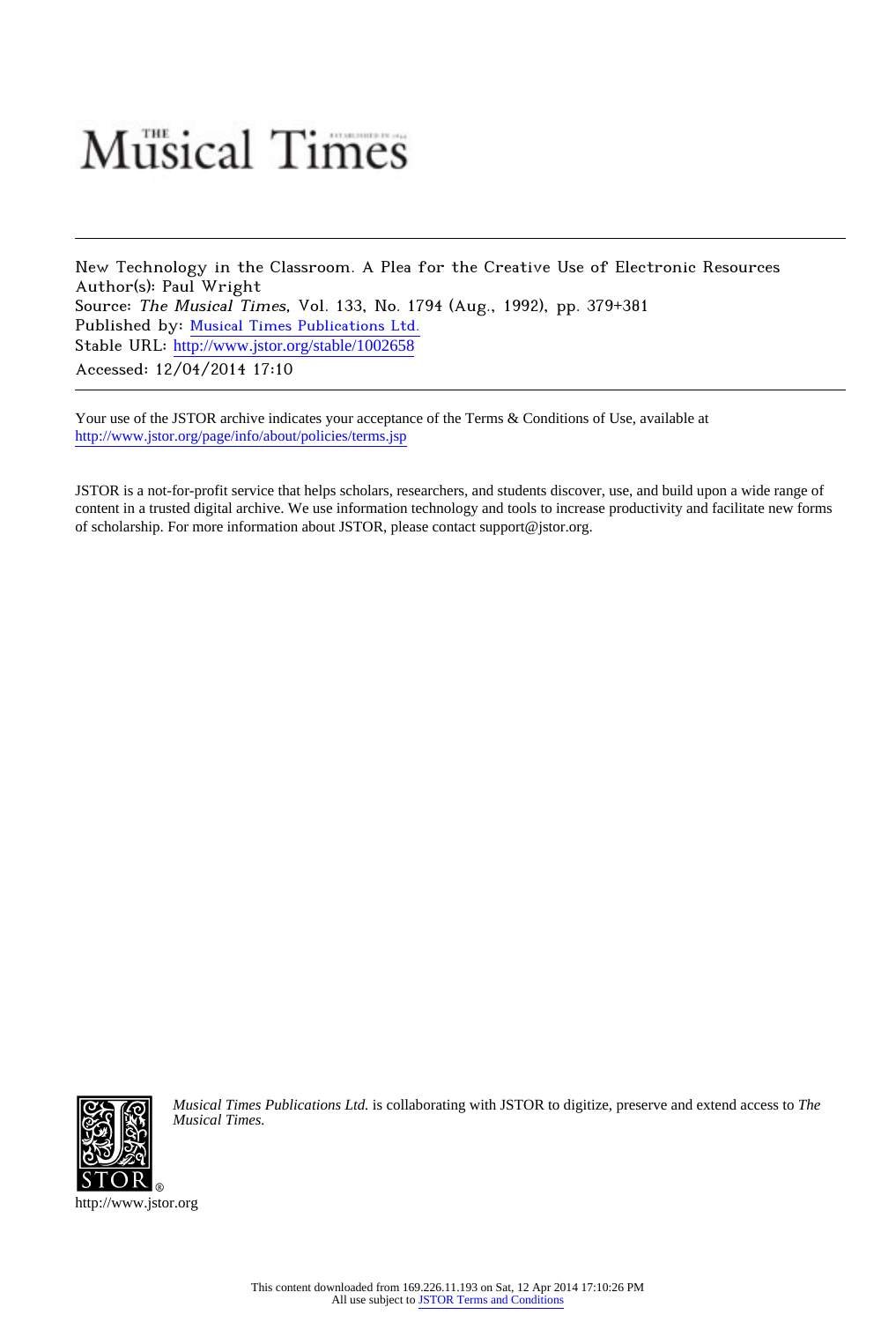## **NEW TECHNOLOGY IN THE CLASSROOM**

## Paul Wright discusses ways of handling sound and structure

**<sup>A</sup>rguably the most profound change in the musical culture of this century has been the development and spread of sound recording. Indeed the soundscapes of the recording studio have become such a familiar part of everyday experience that most of us take them for granted. None more so than the young, many of whom, since the arrival of cheap consumer electronics, have had their first experience of practical music making through some form of recorded or synthesized sound. All this is particularly significant here in Britain, which is a major centre of the recording industry and renowned worldwide in the spheres of serious (electroacoustic) and popular (rock) music making.** 

**Few would now doubt that music technology can make a major contribution to performing, composing and developing aural sensitivity. While performers and composers who use the medium regularly offer particular insights. For** 



**example: the perception that all sound is capable of becoming musical material, whether from traditional instruments, from our everyday environment, or produced electronically; or the progressive discovery that the means to capture and generate sound and explore its expressive potential is available in totally new ways. Moreover, through new technology the opportunity to develop musical material and make artistic judgements about structuring compositions is becoming widely accessible, even to those with little formal training in traditional musical skills. Already these insights, derived from electroacoustic music making, are being assimilated into general musical experience across a wide range of styles.** 

**Not surprisingly, therefore, items of music technology are finding their way into schools at an ever-increasing pace, the latest tools in a tradition of practical classroom music making going back to the gamelan-derived Orff instruments found in British schools from the late sixties. But unlike the latter, which were purpose built for the classroom and came supported by a teaching culture from Carl Orff, today's classroom technology is being piped in under pressure from the music industry, pupils, parents and governors, with little opportunity for serious thought about implications for the music curriculum.** 

**The available equipment, too, is generally unsuitable for the classroom, designed mainly for the domestic market with the solitary hobbyist in mind.** 

**Teachers have responded variously to the dilemma. Many are attempting to find a middle way between the extremes of banishing acoustic sounds from the classroom in favour of electronic keyboards with factory preset sounds; or of continuing traditional approaches for the majority while singling out individuals and small groups to work on a closed system consisting of a com-**